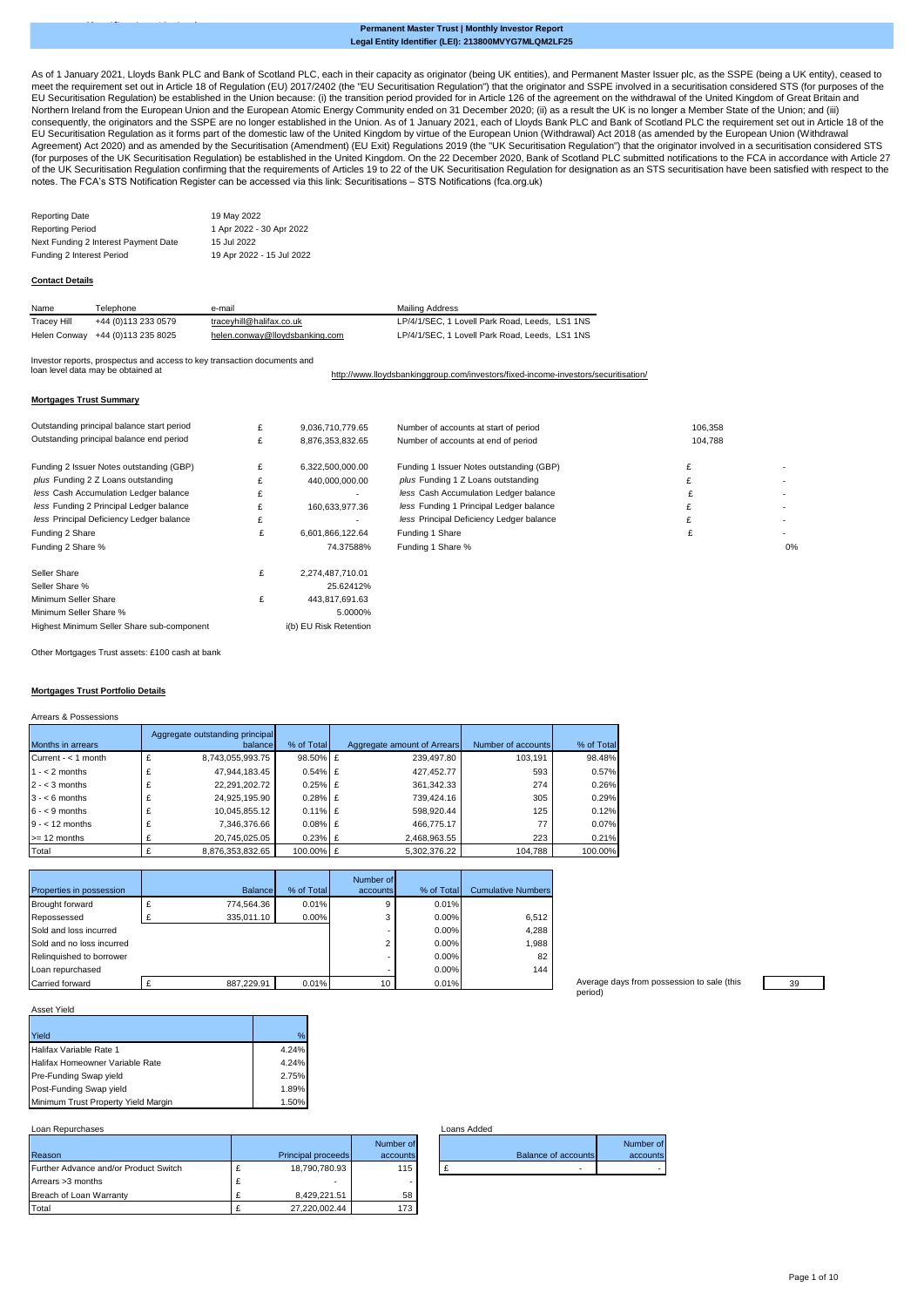| <b>Princinal Payment Rate</b> |  |
|-------------------------------|--|

# **Permanent Master Trust | Monthly Investor Report**

| <b>Principal Payment Rate</b> |                |            |            |            |
|-------------------------------|----------------|------------|------------|------------|
|                               | <b>Monthly</b> | 1-month    | 3-month    | 12-month   |
| <b>Month</b>                  | <b>PPR</b>     | annualised | annualised | annualised |
| Apr 2022                      | 1.78%          | 19.36%     | 21.46%     | 24.06%     |
| Mar 2022                      | 1.49%          | 16.50%     | 22.59%     | 25.50%     |
| Feb 2022                      | 2.76%          | 28.52%     | 25.95%     | 26.60%     |

| Range of LTV ratios at | Aggregate outstanding principal |            | Number of |            |
|------------------------|---------------------------------|------------|-----------|------------|
| origination            | balance                         | % of Total | accounts  | % of Total |
| $0\% - 25\%$           | 129,609,693.22                  | 1.46%      | 3.947     | 3.77%      |
| $25\% - 50\%$          | 859,727,857.16                  | 9.69%      | 16.148    | 15.41%     |
| $50\% - 75\%$          | 3.060.050.113.63                | 34.47%     | 36.217    | 34.56%     |
| 75% - <80%             | 1.053.470.776.34                | 11.87%     | 9.664     | 9.22%      |
| $80\% - 85\%$          | 1.082.067.087.60                | 12.19%     | 9.002     | 8.59%      |
| $85\% - 90\%$          | 1.251.094.647.20                | 14.09%     | 11.134    | 10.63%     |
| $90\% - 95\%$          | 1,012,227,643.43                | 11.40%     | 10.980    | 10.48%     |
| $95\% - 100\%$         | 428.106.014.07                  | 4.82%      | 7.696     | 7.34%      |
| $>=100%$               |                                 |            |           | ۰          |
| Total                  | 8.876.353.832.65                | 100.00%    | 104.788   | 100.00%    |

| Range of LTV ratios at end |    | Aggregate outstanding principal |            | Number of |            |
|----------------------------|----|---------------------------------|------------|-----------|------------|
| of reporting period        |    | balance                         | % of Total | accounts  | % of Total |
| $0\% - 25\%$               | ż. | 1,653,828,987.97                | 18.63%     | 52.339    | 49.95%     |
| $25\% - 50\%$              |    | 3,454,321,350.23                | 38.92%     | 30.714    | 29.31%     |
| $50\% - 75\%$              | £  | 3.490.106.107.78                | 39.32%     | 20.347    | 19.42%     |
| 75% - <80%                 | ı  | 254.410.205.05                  | 2.87%      | 1.274     | 1.22%      |
| $80\% - 85\%$              |    | 22.749.490.86                   | 0.26%      | 107       | 0.10%      |
| $85\% - 90\%$              |    | 585.172.29                      | 0.01%      |           | $0.00\%$   |
| $90\% - 95\%$              |    | 213.788.19                      | $0.00\%$   |           | 0.00%      |
| $95\% - 100\%$             |    | 138.730.28                      | $0.00\%$   |           | 0.00%      |
| $>=100%$                   |    |                                 | $0.00\%$   |           | 0.00%      |
| Total                      |    | 8.876.353.832.65                | 100.00%    | 104.788   | 100.00%    |

| Range of outstanding<br>balances at end of period |   | Aggregate outstanding principal<br>balance | % of Total | Number of<br>accounts | % of Total |
|---------------------------------------------------|---|--------------------------------------------|------------|-----------------------|------------|
| $£0 - < £25,000$                                  | £ | 327,451,258.95                             | 3.69%      | 28,795                | 27.48%     |
| £25,000 - < $£50,000$                             | £ | 745,053,949.40                             | 8.39%      | 20,281                | 19.35%     |
| $£50.000 - < £75.000$                             | £ | 816,922,973.41                             | 9.20%      | 13,273                | 12.67%     |
| $£75,000 - < £100,000$                            | £ | 807,906,662.86                             | 9.10%      | 9,289                 | 8.86%      |
| £100,000 - <£125,000                              | £ | 841,835,885.88                             | 9.48%      | 7,513                 | 7.17%      |
| £125,000 - <£150,000                              | £ | 839,622,216.92                             | 9.46%      | 6,126                 | 5.85%      |
| £150,000 - <£175,000                              | £ | 769,400,682.91                             | 8.67%      | 4,752                 | 4.53%      |
| £175,000 - <£200,000                              | £ | 672,831,405.60                             | 7.58%      | 3,601                 | 3.44%      |
| £200,000 - <£225,000                              | £ | 586,762,984.47                             | 6.61%      | 2,769                 | 2.64%      |
| £225,000 - <£250,000                              | £ | 526,355,703.66                             | 5.93%      | 2,219                 | 2.12%      |
| £250,000 - <£275,000                              | £ | 471,077,668.12                             | 5.31%      | 1,799                 | 1.72%      |
| £275,000 - <£300,000                              | £ | 370,266,652.13                             | 4.17%      | 1,291                 | 1.23%      |
| $£300,000 - < £350,000$                           | £ | 530,478,415.76                             | 5.98%      | 1,648                 | 1.57%      |
| $£350,000 - < £400,000$                           | £ | 317,613,372.81                             | 3.58%      | 858                   | 0.82%      |
| £400,000 - <£450,000                              | £ | 155,802,464.59                             | 1.76%      | 368                   | 0.35%      |
| £450,000 - <£500,000                              | £ | 95,897,684.51                              | 1.08%      | 204                   | 0.19%      |
| $>=E500,000$                                      | £ | 1,073,850.67                               | 0.00%      | 2                     | 0.00%      |
| Total                                             | £ | 8,876,353,832.65                           | 99.99%     | 104,788               | 100.00%    |

|                        |   | Aggregate outstanding principal |            | Number of |            |
|------------------------|---|---------------------------------|------------|-----------|------------|
| Region                 |   | balance                         | % of Total | accounts  | % of Total |
| Unknown                | £ | 52,925,917.58                   | 0.60%      | 274       | 0.26%      |
| North East             | £ | 293,318,091.06                  | 3.30%      | 5,364     | 5.12%      |
| North West             | £ | 797.882.832.29                  | 8.99%      | 12,973    | 12.38%     |
| Yorkshire & The Humber | £ | 695.962.685.28                  | 7.84%      | 12,110    | 11.56%     |
| East Midlands          | £ | 531.604.435.59                  | 5.99%      | 7.540     | 7.20%      |
| <b>West Midlands</b>   | £ | 700,831,262.34                  | 7.90%      | 10.204    | 9.74%      |
| East of England        | £ | 937.614.109.55                  | 10.56%     | 8.665     | 8.27%      |
| London                 | £ | 1,496,592,486.01                | 16.86%     | 11.406    | 10.88%     |
| South East             | £ | 1,394,858,026.73                | 15.71%     | 11.883    | 11.34%     |
| South West             | £ | 666,565,672.18                  | 7.51%      | 6,897     | 6.58%      |
| Wales                  | £ | 297.226.198.98                  | 3.35%      | 4.581     | 4.37%      |
| Scotland               | £ | 1,010,972,115.06                | 11.39%     | 12,891    | 12.30%     |
| Total                  | £ | 8,876,353,832.65                | 100.00%    | 104,788   | 100.00%    |

| Property type       |   | Aggregate outstanding principal<br>balance | % of Total | Number of<br>accounts | % of Total |
|---------------------|---|--------------------------------------------|------------|-----------------------|------------|
| Detached house      | £ | 2,296,036,221.04                           | 25.87%     | 18.297                | 17.46%     |
| Semi-detached house | £ | 2,610,810,406.39                           | 29.41%     | 33.966                | 32.41%     |
| Terraced house      | £ | 2,403,677,115.31                           | 27.08%     | 35.508                | 33.89%     |
| Flat or maisonette  | £ | 1,215,969,756.83                           | 13.70%     | 13,623                | 13.00%     |
| Bungalow            | £ | 348,503,699.49                             | 3.93%      | 3.370                 | 3.22%      |
| <b>Unknown</b>      |   | 1,356,633.59                               | 0.02%      | 24                    | 0.02%      |
| Total               |   | 8,876,353,832.65                           | 100.00%    | 104.788               | 100.00%    |

| Maximum Original LTV          | 97.00% |
|-------------------------------|--------|
| Minimum Original LTV          | 1.11%  |
| Weighted average Original LTV | 73.07% |

| Maximum Current LTV          | 98.07%    |
|------------------------------|-----------|
| Minimum Current LTV          | $-11.19%$ |
| Weighted average Current LTV | 44.39%    |

| Maximum current balance £          | 546,792.02 |
|------------------------------------|------------|
| Minimum current balance -£         | 13,276.15  |
| Average current balance £          | 84,707.73  |
| Weighted average current balance £ | 168,543.07 |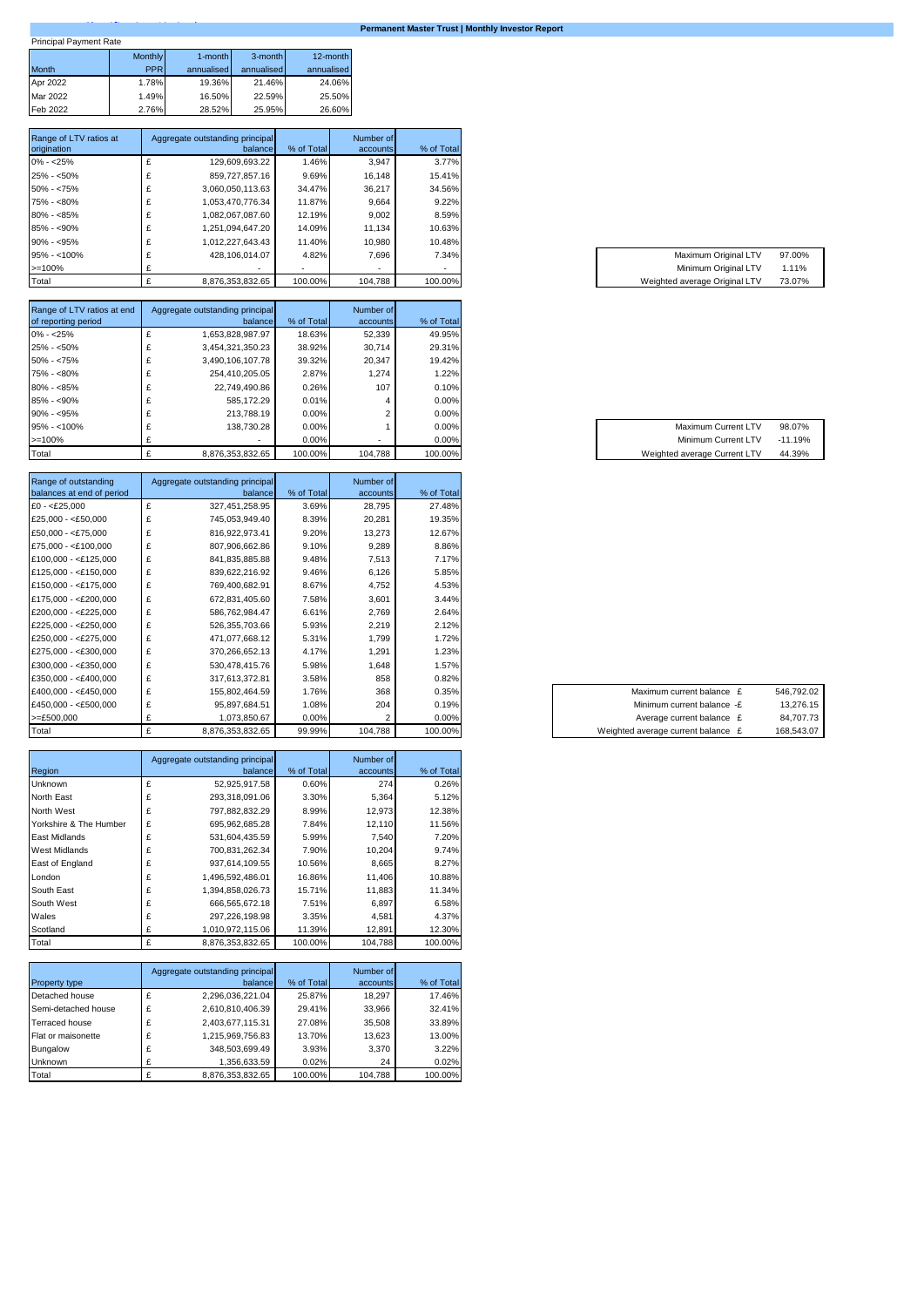|                     | Aggregate outstanding principal |            | Number of |            |
|---------------------|---------------------------------|------------|-----------|------------|
| Seasoning in months | balance                         | % of Total | accounts  | % of Total |
| $0 - 24$            | 968,653,146.37                  | 10.91%     | 5,947     | 5.68%      |
| $24 - 36$           | 178.086.090.47                  | 2.01%      | 968       | 0.92%      |
| $36 - 48$           | 3,298,150,510.16                | 37.16%     | 22.219    | 21.20%     |
| $48 - 60$           | 12.244.204.92                   | 0.14%      | 111       | 0.11%      |
| $60 - 72$           | 4,526,536.79                    | 0.05%      | 23        | 0.02%      |
| $72 - 84$           | 8,561,546.12                    | 0.10%      | 48        | 0.05%      |
| $84 - 96$           | 6,485,093.14                    | 0.07%      | 42        | 0.04%      |
| $96 - 108$          | 7,554,212.18                    | 0.09%      | 57        | 0.05%      |
| $108 - 120$         | 3,156,215.22                    | 0.04%      | 39        | 0.04%      |
| $>=120$             | 4.388.936.277.28                | 49.45%     | 75,334    | 71.89%     |
| Total               | 8.876.353.832.65                | 100.00%    | 104.788   | 100.00%    |

|                   | Aggregate outstanding principal |            | Number of |            |
|-------------------|---------------------------------|------------|-----------|------------|
| Years to maturity | balance                         | % of Total | accounts  | % of Total |
| < 5               | 897,248,882.52                  | 10.11%     | 24.997    | 23.85%     |
| $5 - 10$          | 2,165,371,323.19                | 24.39%     | 34.500    | 32.92%     |
| $10 - 15$         | 1,656,106,821.18                | 18.66%     | 18.476    | 17.63%     |
| $15 - 20$         | 1,145,329,520.08                | 12.90%     | 9.940     | 9.49%      |
| $20 - 25$         | ,252,279,147.11                 | 14.11%     | 7.596     | 7.25%      |
| $25 - 30$         | 1,128,157,198.99                | 12.71%     | 6.007     | 5.73%      |
| $>=30$            | 631,860,939.58                  | 7.12%      | 3,272     | 3.12%      |
| Total             | 8,876,353,832.65                | 100.00%    | 104,788   | 100.00%    |

| Use of proceeds | Aggregate outstanding principal<br>balance | % of Total | Number of<br>accounts | % of Total |
|-----------------|--------------------------------------------|------------|-----------------------|------------|
| Purchase        | 6,285,535,551.75                           | 70.81%     | 74.300                | 70.91%     |
| Remortgage      | 2.590.818.280.90                           | 29.19%     | 30.488                | 29.09%     |
| Total           | 8.876.353.832.65                           | 100.00%    | 104,788               | 100.00%    |

| <b>Repayment terms</b> | Aggregate outstanding principal<br>balance | % of Total | Number of<br>accounts | % of Total |
|------------------------|--------------------------------------------|------------|-----------------------|------------|
| Repayment              | 6.280.717.948.37                           | 70.76%     | 82.376                | 78.61%     |
| Interest Only          | 2,595,635,884.28                           | 29.24%     | 22.412                | 21.39%     |
| Total                  | 8,876,353,832.65                           | 100.00%    | 104,788               | 100.00%    |

|                | Aggregate outstanding principal |            | Number of |            |
|----------------|---------------------------------|------------|-----------|------------|
| Payment method | balance                         | % of Total | accounts  | % of Total |
| Direct debit   | 8,398,981,212.72                | 94.62%     | 97.260    | 92.82%     |
| Other          | 477.372.619.93                  | 5.38%      | 7.528     | 7.18%      |
| Total          | 8,876,353,832.65                | 100.00%    | 104,788   | 100.00%    |

| Origination channel  | Aggregate outstanding principal<br>balance | % of Total | Number of<br>accounts | % of Total |
|----------------------|--------------------------------------------|------------|-----------------------|------------|
| <b>Direct</b>        | 2,631,134,173.12                           | 29.64%     | 43.462                | 41.48%     |
| Intermediary / Other | 6,245,219,659.53                           | 70.36%     | 61.326                | 58.52%     |
| Total                | 8,876,353,832.65                           | 100.00%    | 104,788               | 100.00%    |

| Type of loan                   |   | Aggregate outstanding<br>principal balance | % of Total | Number of<br>accounts | % of Total |
|--------------------------------|---|--------------------------------------------|------------|-----------------------|------------|
|                                |   |                                            |            |                       |            |
| Added variable rate loans      | £ | 33,822,617.36                              | 0.38%      | 446                   | 0.43%      |
| Discounted variable rate loans | £ | 16,397,323.97                              | 0.18%      | 214                   | 0.20%      |
| Fixed rate loans               | £ | 5.727.294.575.29                           | 64.52%     | 47.147                | 44.99%     |
| Tracker rate loans             | £ | 392.688.054.60                             | 4.42%      | 6.438                 | 6.14%      |
| Standard variable rate loans   |   | 2,706,151,261.43                           | 30.49%     | 50,543                | 48.23%     |
| Total                          |   | 8,876,353,832.65                           | 100.00%    | 104.788               | 100.00%    |
| of which Flexible Loans        |   | 17.788.836.63                              | 0.20%      | 275                   | 0.26%      |

Distribution of fixed rate loans

| Fixed rate %    |   | Aggregate outstanding principal<br>balance | % of Total | Number of<br>accounts | % of Total |
|-----------------|---|--------------------------------------------|------------|-----------------------|------------|
|                 |   |                                            |            |                       |            |
| $0.00 - 2.99%$  | £ | 5,325,751,722.45                           | 92.99%     | 40.575                | 86.06%     |
| $3.00 - 3.99\%$ | £ | 389,566,710.68                             | 6.80%      | 6,477                 | 13.74%     |
| 4.00 - 4.99%    | £ | 9.024.029.60                               | 0.16%      | 70                    | 0.15%      |
| 5.00 - 5.99%    | £ | 2.864.212.78                               | 0.05%      | 23                    | 0.05%      |
| $6.00 - 6.99%$  | £ | 87.899.78                                  | 0.00%      | $\overline{2}$        | 0.00%      |
| 7.00 - 7.99%    |   |                                            | 0.00%      | ۰                     | 0.00%      |
| Total           |   | 5.727.294.575.29                           | 100.00%    | 47.147                | 100.00%    |

| Year in which current  |   | Aggregate outstanding principal |            | Number of |            |
|------------------------|---|---------------------------------|------------|-----------|------------|
| fixed rate period ends |   | balance                         | % of Total | accounts  | % of Total |
| 2021                   | £ | 36.333.58                       | 0.00%      | 6         | 0.01%      |
| 2022                   | £ | 831.003.195.40                  | 14.51%     | 6.421     | 13.62%     |
| 2023                   | £ | 3,004,327,335.71                | 52.46%     | 24.236    | 51.41%     |
| 2024                   | £ | 1,145,169,980.51                | 19.99%     | 9.694     | 20.56%     |
| 2025                   | £ | 308,480,925.25                  | 5.39%      | 2,623     | 5.56%      |
| $2026+$                |   | 438,276,804.84                  | 7.65%      | 4,167     | 8.84%      |
| Total                  |   | 5.727.294.575.29                | 100.00%    | 47.147    | 100.00%    |

| 0.04%   | Maximum seasoning          | 313.53 |
|---------|----------------------------|--------|
|         |                            |        |
| 71.89%1 | Minimum seasoning          | 6.01   |
| 100.00% | Weighted average seasoning | 112.17 |

| Maximum remaining term          | 36.08 |
|---------------------------------|-------|
| Minimum remaining term          | 0.00  |
| Weighted average remaining term | 15.45 |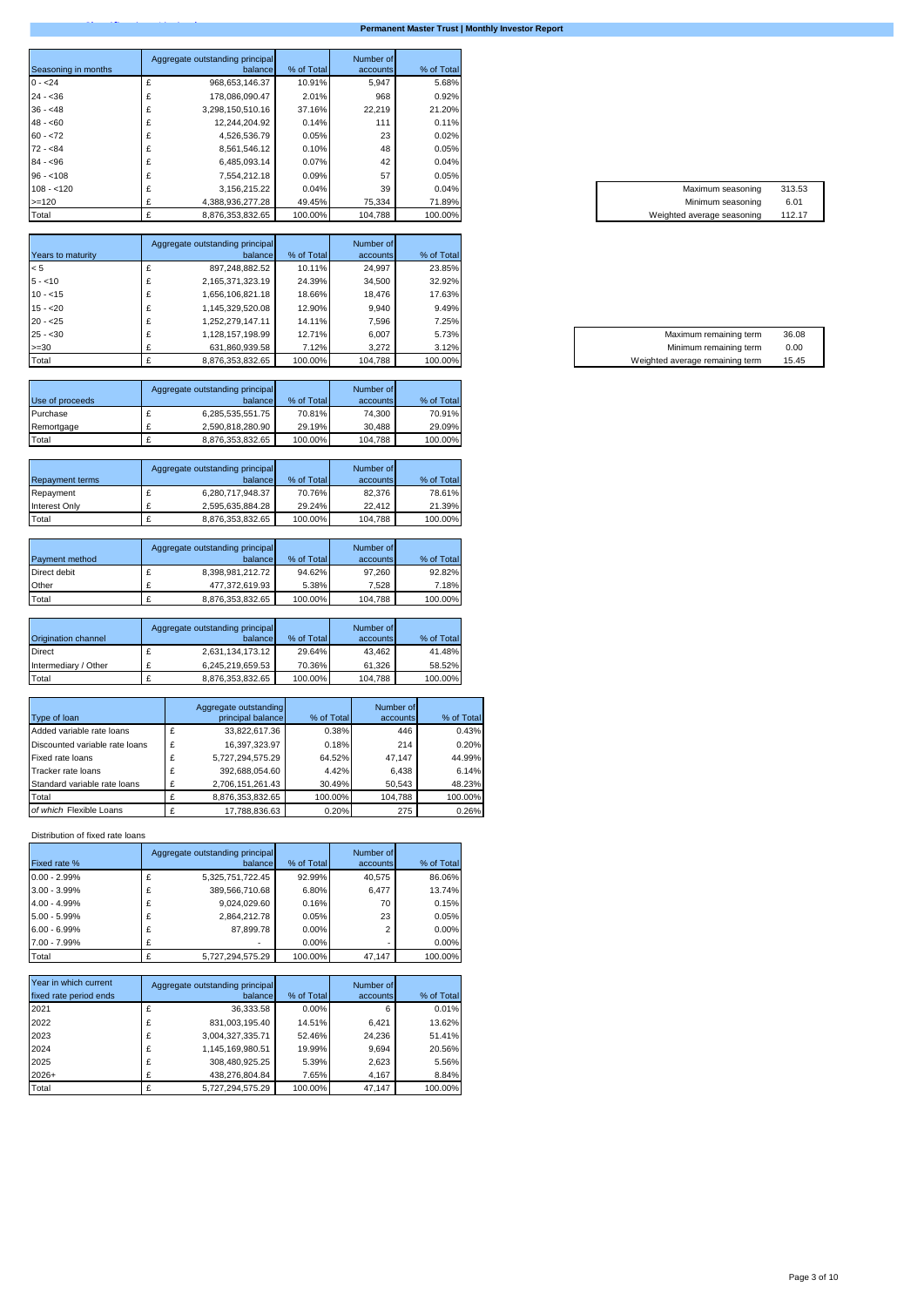# **Outstanding Issuance**

| Series Name                                                  | 2015-1 1A4                 | 2015-1 1B                 | 2015-1 1M                 |
|--------------------------------------------------------------|----------------------------|---------------------------|---------------------------|
| <b>Issue Date</b>                                            | 20 Oct 2015                | 20 Oct 2015               | 20 Oct 2015               |
| Orig Rating (Fitch/Moody's/S&P)                              | AAA(sf)/ Aaa(sf)/ AAA(sf)  | AA(sf)/ Aa2(sf)/ AA(sf)   | A(st)/A2(st)/A(st)        |
| Curr Rating (Fitch/Moody's/S&P)                              | AAA(sf)/ Aaa(sf)/ AAA(sf)  | AA(sf)/ Aa2(sf)/ AA(sf)   | A(st)/A2(st)/A(st)        |
| Currency                                                     | GBP                        | GBP                       | GBP                       |
| <b>Issue Size</b>                                            | GBP 1,000,000,000          | GBP 370,000,000           | GBP 270,000,000           |
| Issue Size (GBP equivalent)                                  | GBP 1,000,000,000          | GBP 370,000,000           | GBP 270,000,000           |
| Exchange Rate                                                |                            |                           |                           |
| Outstanding Amount <sup>1</sup>                              | GBP 1,000,000,000          | GBP 370,000,000           | GBP 270,000,000           |
| Pool Factor <sup>1</sup>                                     | 1.0                        | 1.0                       | 1.0                       |
|                                                              |                            |                           |                           |
| <b>Scheduled Maturity Date</b>                               | 15 October 2025            | 15 October 2025           | 15 October 2025           |
| <b>Final Maturity Date</b>                                   | 15 Jul 2058                | 15 Jul 2058               | 15 Jul 2058               |
| <b>Bond Structure</b>                                        | Pass-through               | Pass-through              | Pass-through              |
| Placement at Origination                                     | Retained by Originator     | Retained by Originator    | Retained by Originator    |
| <b>ISIN</b>                                                  | XS1302965998               | XS130259082               | XS1302957037              |
| Stock Exchange Listing                                       | London                     | London                    | London                    |
| Reference Rate                                               | <b>SONIA</b>               | <b>SONIA</b>              | <b>SONIA</b>              |
| Margin                                                       | 0.90%                      | 1.25%                     | 1.65%                     |
| <b>Current Rate</b>                                          |                            |                           |                           |
| <b>Current Accrual Period</b>                                | 19 Apr 2022 - 15 Jul 2022  | 19 Apr 2022 - 15 Jul 2022 | 19 Apr 2022 - 15 Jul 2022 |
|                                                              |                            |                           |                           |
|                                                              |                            |                           |                           |
| Funding 2 Interest Payment Date 19 Apr 2022                  |                            |                           |                           |
| <b>Expected Coupon Amount</b>                                | GBP 3,371,986.30           | GBP 1,570,497.95          | GBP 1,415,299.32          |
| Coupon Amount Paid                                           | GBP 3,371,986.30           | GBP 1,570,497.95          | GBP 1,415,299.32          |
| <b>Interest Shortfall</b>                                    | GBP 0                      | GBP 0                     | GBP 0                     |
| <b>Cumulative Interest Shortfall</b>                         | GBP 0                      | GBP 0                     | GBP 0                     |
| Scheduled Principal Payment                                  | GBP 0                      | GBP 0                     | GBP 0                     |
| Principal Paid                                               | GBP 0                      | GBP 0                     | GBP <sub>0</sub>          |
| <b>Principal Shortfall</b>                                   | GBP 0                      | GBP 0                     | GBP <sub>0</sub>          |
| <b>Cumulative Principal Shortfall</b>                        | GBP <sub>0</sub>           | GBP <sub>0</sub>          | GBP <sub>0</sub>          |
|                                                              |                            |                           |                           |
| Series Name                                                  | 2015-1 1C                  | 2016-1 1A2                | 2018-1 1A3                |
|                                                              |                            |                           |                           |
| <b>Issue Date</b>                                            | 20 Oct 2015                | 28 Nov 2016               | 28 Jun 2018               |
|                                                              |                            |                           |                           |
| Orig Rating (Fitch/Moody's/S&P)                              | BBB(sf)/ Baa2(sf)/ BBB(sf) | AAA(sf)/ Aaa(sf)/ AAA(sf) | AAA(sf)/ Aaa(sf)/ AAA(sf) |
| Curr Rating (Fitch/Moody's/S&P)                              | BBB(sf)/ Baa2(sf)/ BBB(sf) | AAA(sf)/ Aaa(sf)/ AAA(sf) | AAA(sf)/ Aaa(sf)/ AAA(sf) |
| Currency                                                     | GBP                        | GBP                       | GBP                       |
| <b>Issue Size</b>                                            | GBP 370,000,000            | GBP 1,750,000,000         | GBP 1,000,000,000         |
| Issue Size (GBP equivalent)                                  | GBP 370,000,000            | GBP 1,750,000,000         | GBP 1,000,000,000         |
| Exchange Rate                                                |                            |                           |                           |
| Outstanding Amount <sup>1</sup>                              | GBP 370,000,000            | GBP 1,750,000,000         | GBP 1,000,000,000         |
| Pool Factor <sup>1</sup>                                     | 1.0                        | 1.0                       | 1.0                       |
| <b>Scheduled Maturity Date</b>                               | 15 Oct 2025                | 15 Oct 2025               | 15 Apr 25                 |
| <b>Final Maturity Date</b>                                   | 15 Jul 2058                | 15 Jul 2058               | 15 Jul 2058               |
| <b>Bond Structure</b>                                        | Pass-through               | Pass-through              | Pass-through              |
| Placement at Origination                                     | Retained by Originator     | Retained by Originator    | Retained by Originator    |
| <b>ISIN</b>                                                  | XS1302936031               | XS1515233663              | XS1835962330              |
|                                                              |                            |                           |                           |
| Stock Exchange Listing                                       | London                     | London                    | London                    |
| Reference Rate                                               | <b>SONIA</b>               | <b>SONIA</b>              | <b>SONIA</b>              |
| Margin                                                       | 2.00%                      | 0.85%                     | 0.70%                     |
| <b>Current Rate</b>                                          |                            |                           |                           |
| <b>Current Accrual Period</b>                                | 19 Apr 2022 - 15 Jul 2022  | 19 Apr 2022 - 15 Jul 2022 | 19 Apr 2022 - 15 Jul 2022 |
|                                                              |                            |                           |                           |
| Funding 2 Interest Payment Date 19 Apr 2022                  |                            |                           |                           |
| <b>Expected Coupon Amount</b>                                | GBP 2,262,347.26           | GBP 5,682,825.34          | GBP 2,873,356.16          |
| Coupon Amount Paid                                           | GBP 2,262,347.26           | GBP 5,682,825.34          | GBP 1,891,318.36          |
| Interest Shortfall                                           | GBP 0                      | GBP 0                     | GBP <sub>0</sub>          |
| <b>Cumulative Interest Shortfall</b>                         | GBP 0                      | GBP 0                     | GBP 0                     |
| Scheduled Principal Payment                                  | GBP 0                      | GBP0                      | GBP 0.00                  |
| Principal Paid                                               | GBP 0                      | GBP 0                     | GBP 0.00                  |
| Principal Shortfall<br><b>Cumulative Principal Shortfall</b> | GBP <sub>0</sub><br>GBP 0  | GBP 0<br>GBP 0            | GBP 0<br>GBP 0            |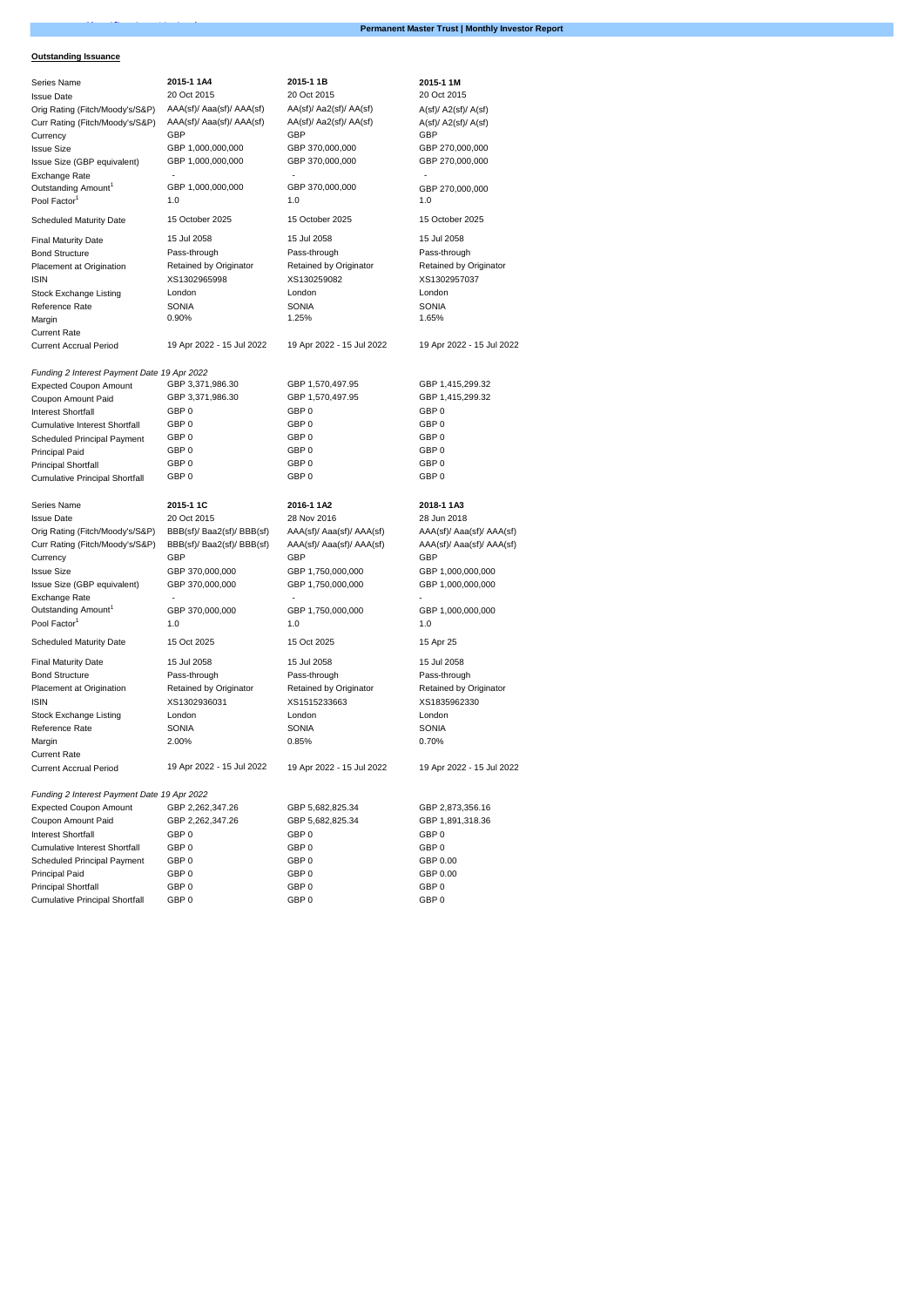| Series Name                                 | 2019-1 1A2                                     | 2019-1 1A3                | 2019-1 1A4                |  |  |
|---------------------------------------------|------------------------------------------------|---------------------------|---------------------------|--|--|
| <b>Issue Date</b>                           | 10 Oct 2019                                    | 10 Oct 2019               | 10 Oct 2019               |  |  |
| Orig Rating (Fitch/Moody's/S&P)             | AAA(sf)/ Aaa(sf)/ AAA(sf)                      | AAA(sf)/ Aaa(sf)/ NR      | AAA(sf)/ Aaa(sf)/ NR      |  |  |
| Curr Rating (Fitch/Moody's/S&P)             | AAA(sf)/ Aaa(sf)/ AAA(sf)                      | AAA(sf)/ Aaa(sf)/ NR      | AAA(sf)/ Aaa(sf)/ NR      |  |  |
| Currency                                    | GBP                                            | GBP                       | GBP                       |  |  |
| <b>Issue Size</b>                           | GBP 750,000,000                                | GBP 500,000,000           | GBP 500,000,000           |  |  |
| Issue Size (GBP equivalent)                 | GBP 750,000,000                                | GBP 500,000,000           | GBP 500,000,000           |  |  |
| Exchange Rate                               |                                                |                           |                           |  |  |
| Outstanding Amount <sup>1</sup>             | GBP 562,500,000                                | GBP 500,000,000           | GBP 500,000,000           |  |  |
| Pool Factor <sup>1</sup>                    | 0.8                                            | 1.0                       | 1.0                       |  |  |
| <b>Scheduled Maturity Date</b>              | 15 Apr 22, 15 Jul 22,<br>15 Oct 22 & 15 Jan 23 | 15 Jul 24 & 15 Oct 24     | 15 Oct 24                 |  |  |
| <b>Final Maturity Date</b>                  | 15 Jul 2058                                    | 15 Jul 2058               | 15 Jul 2058               |  |  |
| <b>Bond Structure</b>                       | Scheduled Am                                   | Scheduled Am              | Pass-through              |  |  |
| Placement at Origination                    | Publicly-placed<br>XS2058006540                | Retained by Originator    | Retained by Originator    |  |  |
| <b>ISIN</b>                                 | XS2058006037                                   | XS2058007514              | XS2058007944              |  |  |
| Stock Exchange Listing                      | London                                         | London                    | London                    |  |  |
| Reference Rate                              | SONIA                                          | SONIA                     | SONIA                     |  |  |
| Margin                                      | 0.58%                                          | 0.73%                     | 0.73%                     |  |  |
| <b>Current Rate</b>                         |                                                |                           |                           |  |  |
| <b>Current Accrual Period</b>               | 19 Apr 2022 - 15 Jul 2022                      | 19 Apr 2022 - 15 Jul 2022 | 19 Apr 2022 - 15 Jul 2022 |  |  |
| Funding 2 Interest Payment Date 19 Apr 2022 |                                                |                           |                           |  |  |
| <b>Expected Coupon Amount</b>               | GBP 1,930,633.56                               | GBP 1,474,075.34          | GBP 1,474,075.34          |  |  |
| Coupon Amount Paid                          | GBP 1,930,633.56                               | GBP 1,474,075.34          | GBP 1,474,075.34          |  |  |
| <b>Interest Shortfall</b>                   | GBP 0                                          | GBP 0                     | GBP <sub>0</sub>          |  |  |
| Cumulative Interest Shortfall               | GBP 0                                          | GBP 0                     | GBP 0                     |  |  |
| Scheduled Principal Payment                 | GBP 187,500,000                                | GBP 0                     | GBP 0                     |  |  |
| <b>Principal Paid</b>                       | GBP 187,500,000                                | GBP 0                     | GBP 0                     |  |  |
| <b>Principal Shortfall</b>                  | GBP 0                                          | GBP 0                     | GBP 0                     |  |  |
| <b>Cumulative Principal Shortfall</b>       | GBP 0                                          | GBP 0                     | GBP 0                     |  |  |

*<sup>1</sup> As at end of latest completed Interest Period and following waterfall reported on p10.*

# **Credit Enhancement**

| Permanent Master Issuer notes <sup>1</sup> |  |  |
|--------------------------------------------|--|--|
|--------------------------------------------|--|--|

|                    |   | Amount           |            |         |
|--------------------|---|------------------|------------|---------|
| Class              |   | (GBP equivalent) | % of Total | Support |
| Class A notes      | £ | 5,312,500,000    | 78.56%     | 23.66%  |
| Class B notes      | £ | 370,000,000      | 5.47%      | 18.19%  |
| Class M notes      | £ | 270,000,000      | 3.99%      | 14.20%  |
| Class C notes      | £ | 370,000,000      | 5.47%      | 8.72%   |
| <b>Total notes</b> | £ | 6,322,500,000    | 93.49%     |         |
| Funding 2 Z Loan   | £ | 440,000,000      | 6.51%      |         |
| Total              | £ | 6.762.500.000    | 100.00%    |         |
| Reserve            | £ | 150.000.000      | 2.22%      |         |

# Z Loan Required Amounts

Funding 2 E £ 440,000,000

## **Excess Spread**

| Permanent Funding 2 |            |       |  |  |  |  |
|---------------------|------------|-------|--|--|--|--|
|                     | Amount     |       |  |  |  |  |
|                     | 15,783,350 | 0.97% |  |  |  |  |

# **Liquidity Support**

Liquidity support in relation to shortfalls of interest payable on the Notes and certain principal of the Notes is available in the form of the Funding 2 Liquidity Reserve Fund, which will funded upon the requisite ratings

**Permanent Master Trust | Monthly Investor Report**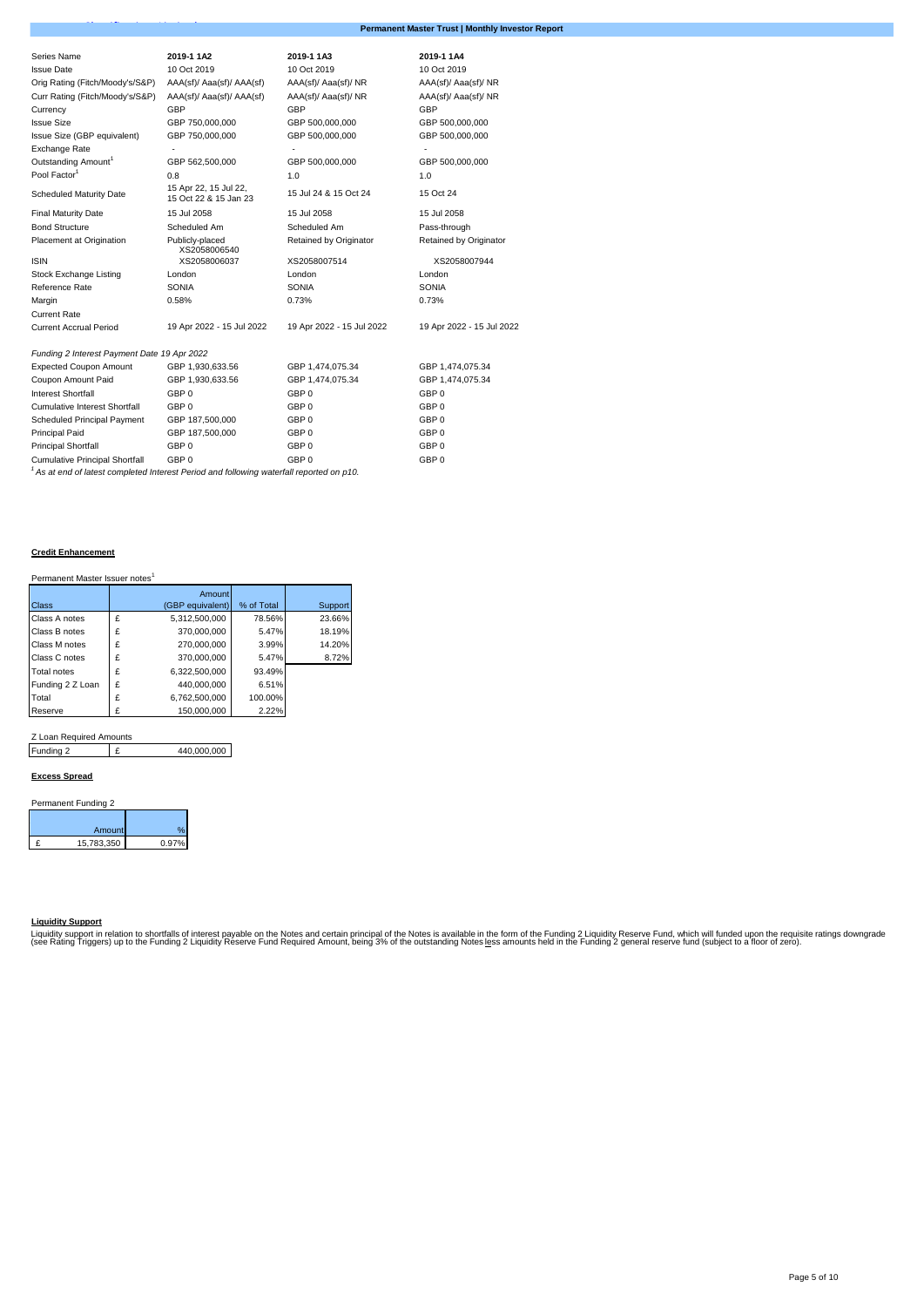#### **Ledgers**

Funding 1 Share / Funding 2 Share / Seller Share Ledger

|               |                         |                 |                    |                  | Funding 1 Share | Funding 2        |                        |
|---------------|-------------------------|-----------------|--------------------|------------------|-----------------|------------------|------------------------|
| Date          | Collateral pool balance | Funding 1 Share | Funding 2 Share    | Seller Share     |                 |                  | Share % Seller Share % |
| 01-May-22 £   | 8,876,353,832.65 £      |                 | 6,601,866,122.64 £ | 2,274,487,710.01 |                 | 0.0000% 74.3758% | 25.6241%               |
| $01-Apr-22$ £ | 9,036,710,779.65 £      |                 | 6,762,500,100.00 £ | 2,274,487,710.01 |                 | 0.0000% 74.8337% | 25.1664%               |
| 01-Mar-22 £   | $9.173.061.749.96$ E    |                 | 6.762.500.100.00 E | 2,410,561,649.96 |                 | 0.0000% 73.7213% | 26.2787%               |

## Losses Ledger

| <b>Month</b> | Losses in month | Funding 1 share of losses | Funding 2 share of losses | Seller share of losses | <b>Cumulative losses</b> |
|--------------|-----------------|---------------------------|---------------------------|------------------------|--------------------------|
| Apr 2022     |                 |                           |                           |                        | 145,348,009.69           |
| Mar 2022     |                 |                           |                           |                        | 145,348,009.69           |
| Feb 2022     |                 |                           |                           |                        | 145,348,009.69           |

# Funding 2 Principal Deficiency Ledger (Z Loan sub-ledger)

| <b>Month</b> | <b>Debit</b> | Credit | Balance |
|--------------|--------------|--------|---------|
| Apr 2022     |              |        |         |
| Mar 2022     |              |        |         |
| Feb 2022     |              | -      | ۰       |

## Funding 2 Reserve Ledger

| <b>Month</b> | <b>Debit</b> | Credit | <b>Balance</b>   | Funding 2 Reserve Required Amount |
|--------------|--------------|--------|------------------|-----------------------------------|
| Apr 2022     |              |        | 150.000.000.00 E | 150,000,000,00                    |
| Mar 2022     |              |        | 150.000.000.00 £ | 150,000,000,00                    |
| Feb 2022     |              |        | 150.000.000.00 E | 150,000,000,00                    |

# Funding 2 Yield Reserve Ledger<sup>2</sup>

| Month    |   | <b>Debit</b>             | Credit | <b>Balance</b> |
|----------|---|--------------------------|--------|----------------|
| Apr 2022 |   | 661,688.94               |        | ۰              |
| Mar 2022 | ∼ | $\overline{\phantom{a}}$ | ٠      | 661,688.94     |
| Feb 2022 | ı | $\overline{\phantom{a}}$ | ۰      | 661,688.94     |

*<sup>2</sup>Only Funding 2 Yield Reserve Notes benefit from the Funding 2 Yield Reserve.*

#### **Bank Accounts Balance** against selected loan warranties from clause 9 of the Mortgage Sale Agreement. The Seller

Mortgages Trustee GIC Account

| Date        | Revenue Ledger  | <b>Principal Ledger</b> | Other      | Bank Balance <sup>3</sup> |
|-------------|-----------------|-------------------------|------------|---------------------------|
| 30 Apr 2022 | 19.299.217.78 £ | 160.633.977.36 E        | $100.00$ E | 179.933.295.14            |
| 31 Mar 2022 | 20,117,291.94   | 136,847,134.90 £        | $100.00$ £ | 156.964.526.84            |
| 28 Feb 2022 | 3.750.382.03    | 145.456.357.09          | $100.00$ £ | 149,206,839.12            |

*3 Including cash from assets for last day of month collected first working day of following month.*

Funding 2 GIC Account / Collateralised GIC Account

|             |                   |                         |                                 |                        | <b>Yield Reserve</b> |                 | GIC Account Collateralised GIC Account |
|-------------|-------------------|-------------------------|---------------------------------|------------------------|----------------------|-----------------|----------------------------------------|
| Date        | Revenue Ledger    | <b>Principal Ledger</b> | <b>Cash Accumulation Ledger</b> | General Reserve Ledger | Ledger               | Balance         | <b>Balance</b>                         |
| 30 Apr 2022 | 74.605.63 £       |                         |                                 | 150.000.000.00 £       |                      | 42.680.736.35 E | 107,393,869.28                         |
| 31 Mar 2022 | 42,734,452.39 £   | 187,500,000.00 £        |                                 | 150,000,000.00 £       | 661.688.94           | 59.853.006.67   | 321,043,134.66                         |
| 28 Feb 2022 | $25.450.521.15$ E | 187.500.000.00 E        |                                 | 150,000,000,00 f       | 661.688.94           | 42.671.006.31   | 320,941,203.78                         |

## Funding 2 Transaction Account

| Date        | <b>Retained Profit Amount</b> | Start-up Loans Proceeds | <b>Bank Balance</b> |
|-------------|-------------------------------|-------------------------|---------------------|
| 30 Apr 2022 | 2,597,906.33 £                |                         | 2,597,906.33        |
| 31 Mar 2022 | 2,578,561.93 £                |                         | 2,578,561.93        |
| 28 Feb 2022 | 2.578.561.93                  |                         | 2,578,561.93        |

Funding 2 Authorised Investments: nil

Master Issuer Capital & Transaction Accounts

| Date        | <b>Issuer Profit</b> | Capital     | Aggregate Bank Balance |
|-------------|----------------------|-------------|------------------------|
| 30 Apr 2022 | 322,208.53 £         | 12,501.50 £ | 334,710.03             |
| 31 Mar 2022 | 319,898.29 £         | 12,501.50 £ | 332,399.79             |
| 28 Feb 2022 | 319.839.10 E         | 12.501.50 £ | 332.340.60             |

## **Funding Swaps**

| Funding 2 Swap |                           |                     |                                         |                                                                                 |                                   |
|----------------|---------------------------|---------------------|-----------------------------------------|---------------------------------------------------------------------------------|-----------------------------------|
| Provider       | <b>Calculation Period</b> |                     | Notional Funding 2 Swap Provider Amount | Funding 2 Amount                                                                | Net Funding 2 Amount <sup>4</sup> |
|                | 1 Jan - 31 Jan 2022       | 6.917.347.307.08 E  | 13.991.054.38 E                         | 15.426.527.01 -£                                                                | 1.435.472.63                      |
|                | 1 Feb - 28 Feb 2022       | 13.659.587.228.65 E | 12.452.421.92 E                         | 13.907.399.11 -£                                                                | 1.454.977.19                      |
|                | 1 Mar - 31 Mar 2022       | 6.734.799.848.02 E  | $13.430.328.19$ E                       | 15.266.037.60 -£                                                                | 1.835.709.41                      |
|                |                           |                     |                                         | Amount paid or received at end of latest completed Funding 2 Interest Period -£ | 4.726.159.23                      |

*4A negative figure represents a payment by Funding 2 and a positive figure is a receipt.*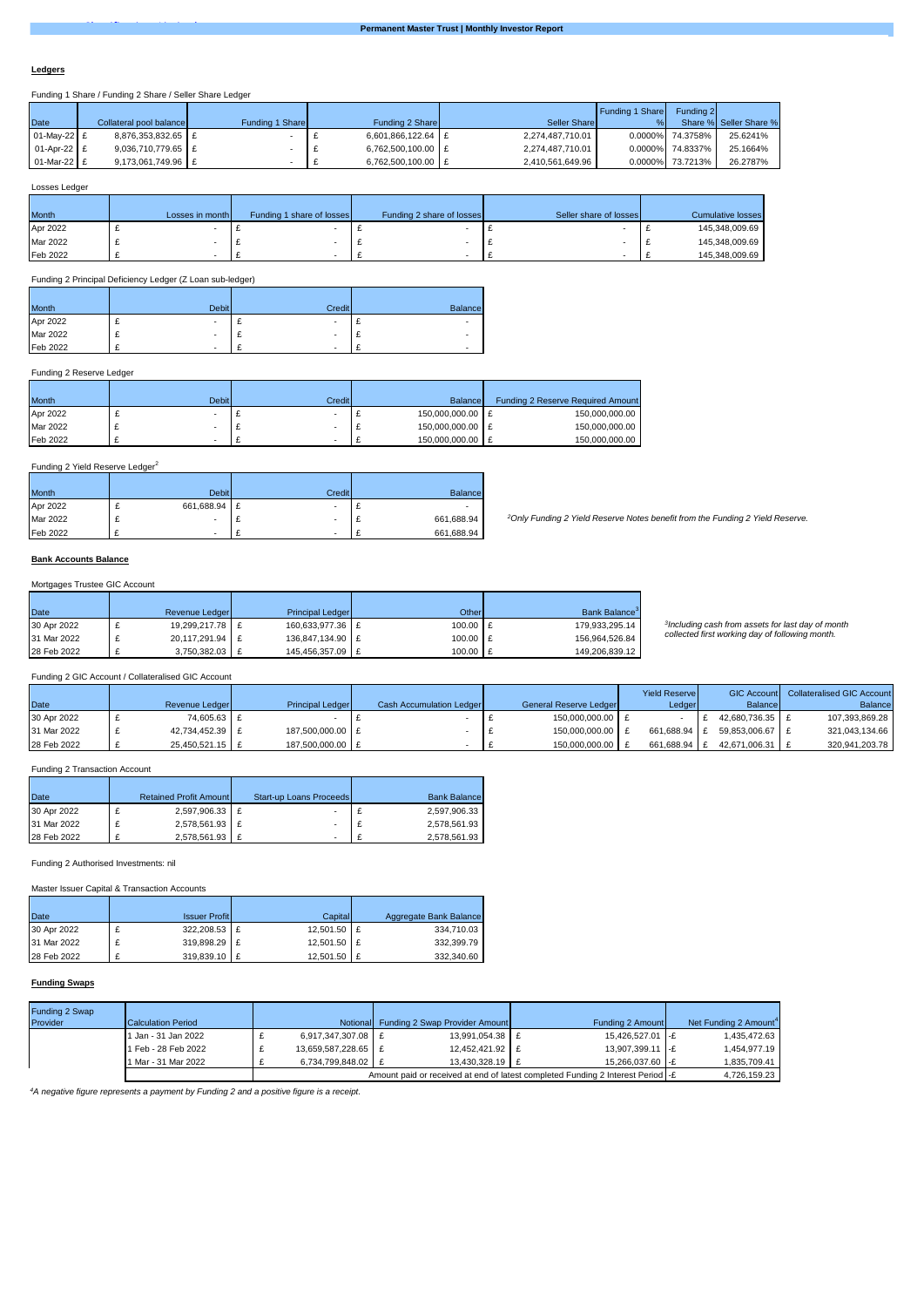|                          |                                |                        | Currency Swap Provider Amounts <sup>5</sup> | Permanent Master Issuer GBP Amounts <sup>5</sup> |                        |
|--------------------------|--------------------------------|------------------------|---------------------------------------------|--------------------------------------------------|------------------------|
| <b>Issue &amp; Class</b> | <b>ICurrency Swap Provider</b> | <b>Floating Amount</b> | Exchange Amount                             | <b>Floating Amount</b>                           | <b>Exchange Amount</b> |
|                          |                                |                        |                                             |                                                  |                        |

*<sup>5</sup>Paid in latest waterfall, reported on p10.*

# **Rating Triggers**

| <b>Transaction Party</b>                                       | <b>Required Ratings</b><br>(Fitch / Moody's / S&P)                                       | <b>Consequence of Trigger</b>                                                                                                                                                                                                                                                                                                                                                                                                          | <b>Current Ratings</b><br>(Fitch / Moody's / S&P)                 |  |  |  |
|----------------------------------------------------------------|------------------------------------------------------------------------------------------|----------------------------------------------------------------------------------------------------------------------------------------------------------------------------------------------------------------------------------------------------------------------------------------------------------------------------------------------------------------------------------------------------------------------------------------|-------------------------------------------------------------------|--|--|--|
| Seller:<br>Bank of Scotland plc                                | Long Term:<br>BBB / Baa2 / BBB                                                           | The Seller shall prepare draft letter of notice to each borrower of the sale and purchase effected by the Mortgage<br>Sale Agreement.                                                                                                                                                                                                                                                                                                  | Long Term:<br>$A+ / A1 / A+$                                      |  |  |  |
|                                                                | Long Term:<br>BBB- / Baa3 / BBB-                                                         | The Minimum Seller Share will be recalculated as the rating agencies require;<br>The Seller shall give notice to each borrower of the sale and purchase effected by the Mortgage Sale Agreement;<br>Loan assignments or assignations (as appropriate) to be perfected.                                                                                                                                                                 | Long Term:<br>$A+ / A1 / A+$                                      |  |  |  |
|                                                                | Short Term:<br>$F1 / - / -$<br>Long Term:<br>$A / A3 / A$ -                              | Establishment of the Funding 2 Liquidity Reserve Fund, unless the relevant rating agency confirms the then<br>current ratings of the notes are not affected.                                                                                                                                                                                                                                                                           | Short Term:<br>F1 / P-1 / A-1<br>Long Term:<br>A+ / Aa3 / A+      |  |  |  |
| Funding 2 Swap Provider:<br>Bank of Scotland plc               | Short Term:<br>$F1 / - / A-1$<br>Long Term:<br>A / A3 / A- (RCR)                         | Requirement to post collateral, replace the Funding 2 Swap Provider or obtain a guarantee of the Funding 2 Swap<br>Short Term:<br>F1 / P-1 / A-1<br>Provider's obligations or take such other action as is required to maintain the rating of the notes by the relevant<br>rating agency.<br>Long Term:<br>A+ / Aa3 / A+                                                                                                               |                                                                   |  |  |  |
|                                                                | Short Term:<br>$F3/-/ -$<br>Long Term:<br>BBB- / Baa1 / BBB+ (RCR)                       | Requirement to replace the Funding 2 Swap Provider or obtain a guarantee of the Funding 2 Swap Provider's<br>obligations or take such other action as is required to maintain the rating of the notes by the relevant rating<br>agency (and in the interim post collateral).                                                                                                                                                           | Short Term:<br>$F1 / P-1 / A-1$<br>Long Term:<br>A+ / Aa3 / A+    |  |  |  |
| Servicer:<br>Bank of Scotland plc                              | Short Term:<br>$F1 / P-1 / A-1$                                                          | The Servicer shall use reasonable endeavours to ensure that the title deeds are identified as distinct from the title<br>deeds of other properties and mortgages which do not form part of the mortgage portfolio.                                                                                                                                                                                                                     | Short Term:<br>F1 / P-1 / A-1                                     |  |  |  |
| Account Bank:<br>Bank of Scotland plc                          | Short Term:<br>$F1 / P-1 / A-1$<br>Long Term:<br>$A / - / A$ (or $A + if$ the short term | Requirement to close the Funding 2 Bank Accounts, with the exception of, and providing the conditions in Clause<br>4.8 of the Cash Management Agreement are satisfied, the Funding 2 Collateralised GIC Account, and seek a<br>replacement account bank, unless the relevant rating agency confirms the then current ratings of the notes are not Long Term:<br>affected or a guarantee of the Account Bank's obligations is obtained. | Short Term:<br>$F1 / P-1 / A-1$<br>A+ / Aa3 / A+                  |  |  |  |
| Account Bank:<br>Bank of Scotland plc                          | Short Term:<br>F2 / P-2 / A-2<br>Long Term:<br>BBB- / - / BBB-                           | Requirement to transfer amounts standing to the credit of the Funding 2 Collateralised GIC Account to the<br>Funding 2 GIC Account and close the Funding 2 Collateralised GIC Account.                                                                                                                                                                                                                                                 | Short Term:<br>F1 / P-1 / A-1<br>Long Term:<br>A+ / Aa3 / A+      |  |  |  |
| Account Bank:<br>Bank of Scotland plc                          | Short Term:<br>$F1 / P - 1 / A - 1$<br>Long Term:<br>$A/-/A$                             | Requirement to close the Mortgages Trustee GIC Account and seek a replacement Account Bank, unless, within<br>60 days a standby account is opened with a suitably rated stand-by account bank or the relevant rating agency<br>confirms the then current ratings of the notes are not affected or a guarantee of the Account Bank's obligations is<br>obtained.                                                                        | Short Term:<br>F1 / P-1 / A-1<br>Long Term:<br>A+ / Aa3 / A+      |  |  |  |
| Account Bank:<br>Bank of Scotland plc                          | Long Term:<br>BBB- $/ - / -$                                                             | Requirement to close the Mortgages Trustee GIC Account and seek a replacement Account Bank, unless the<br>relevant rating agency confirms the then current ratings of the notes are not affected or a quarantee of the<br>Account Bank's obligations is obtained.                                                                                                                                                                      | Long Term:<br>$A+ / A1 / A+$                                      |  |  |  |
| <b>Issuing Entity Account</b><br>Bank:<br>Bank of Scotland plc | Short Term:<br>F1 / P-1 / A-1<br>Long Term:<br>$A / - / A$ (or $A +$ if the short term   | Requirement to close the Issuing Entity bank accounts and seek a replacement Issuing Entity Account Bank,<br>unless the relevant rating agency confirms the then current ratings of the notes are not affected or a guarantee of<br>the Issuing Entity Account Bank's obligations is obtained.                                                                                                                                         | Short Term:<br>F1 / P-1 / A-1<br>Long Term:<br>A+ / Aa3 / A+      |  |  |  |
| Eligible GIC Custodian:<br>The Bank of New York<br>Mellon      | Short Term:<br>$F2/ - / -$<br>Long Term:<br>BBB+/-/BBB                                   | The security provider shall, with the prior written approval of the secured party, revoke its appointment of the<br>custodian by not less than 3 calendar days' notice to the custodian; provided that such revocation shall not take<br>effect until a successor had been duly appointed in accordance with the custody agreement.                                                                                                    | Short Term:<br>$F1+ / P-1 / A-1+$<br>Long Term:<br>AA+ / A1 / AA- |  |  |  |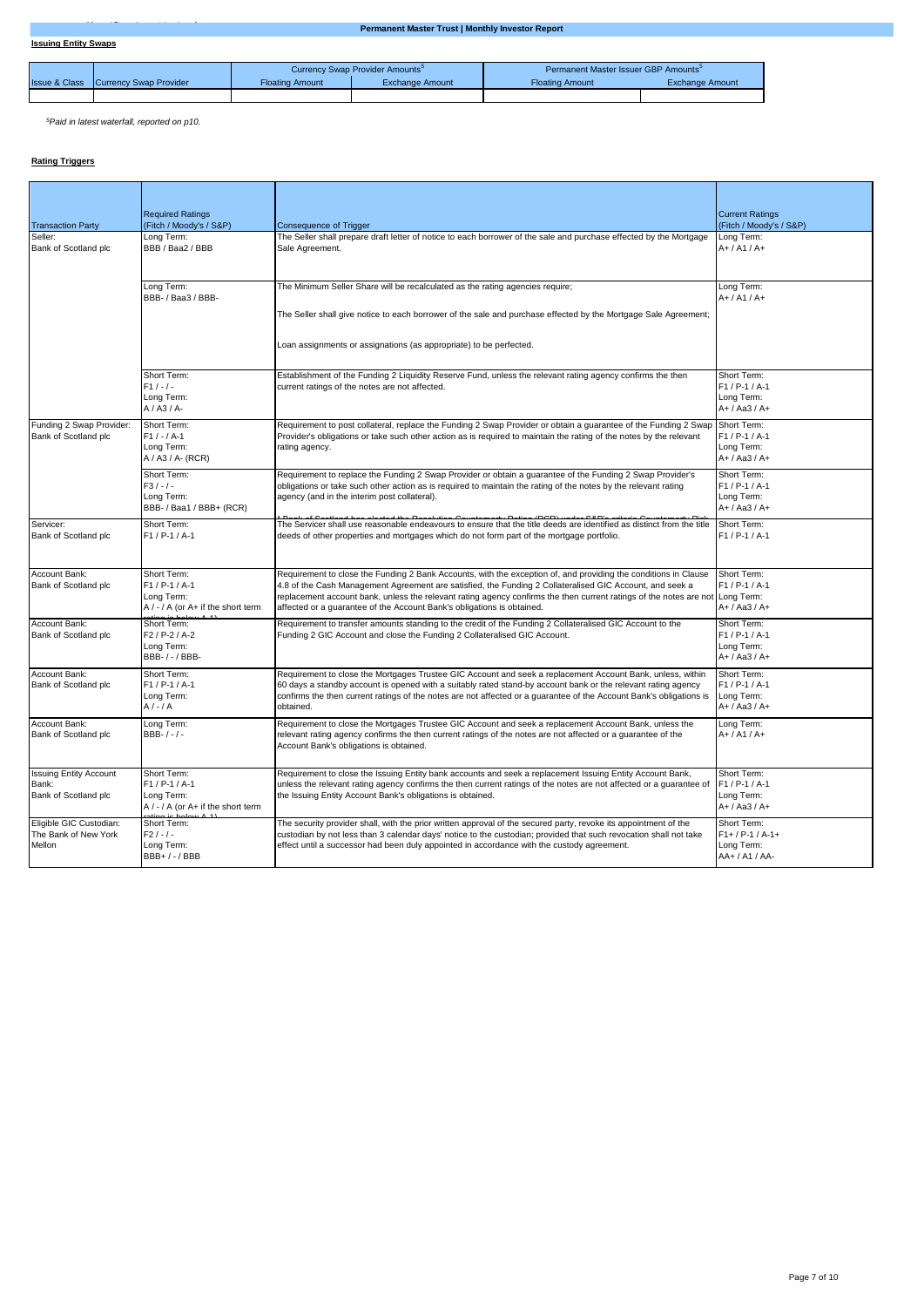Non-asset Trigger Events

| <b>Nature of Trigger</b>                  | Description of Trigger                                                                                                                                                   | Consequence of Non-asset Trigger Event                                                                                                                                                                   | Trigger<br>loccurred? |
|-------------------------------------------|--------------------------------------------------------------------------------------------------------------------------------------------------------------------------|----------------------------------------------------------------------------------------------------------------------------------------------------------------------------------------------------------|-----------------------|
| <b>Insolvency Event</b>                   | An Insolvency Event in relation to the Seller                                                                                                                            |                                                                                                                                                                                                          | N                     |
| Substitution of Servicer                  | The Seller's role as Servicer is terminated and a new servicer is not<br>appointed within 30 days                                                                        |                                                                                                                                                                                                          | N                     |
| Breach of Minimum Seller<br>Share         | The Seller share of the trust is less than the Minimum Seller Share                                                                                                      | Mortgages Trust Available Principal Receipts will be applied first to Funding 1<br>and Funding 2 according to their respective shares in the trust until their<br>shares are zero and then to the Seller | N                     |
| Breach of required loan<br>balance amount | The outstanding principal balance of the loans comprising the trust<br>property is less than the required amount specified in the latest Final<br>Terms, currently zero. |                                                                                                                                                                                                          | N                     |

|  |  | <b>Asset Trigger Events</b> |  |
|--|--|-----------------------------|--|
|--|--|-----------------------------|--|

| Nature of Trigger    | Description of Trigger                                                                                                                                                                                                                                                                      | Consequence of Non-asset Trigger Event                                                                                                                                                                                                               | Trigger<br>loccurred? |  |
|----------------------|---------------------------------------------------------------------------------------------------------------------------------------------------------------------------------------------------------------------------------------------------------------------------------------------|------------------------------------------------------------------------------------------------------------------------------------------------------------------------------------------------------------------------------------------------------|-----------------------|--|
| Principal deficiency | Principal losses on the loans in the portfolio reach a level causing an<br>amount to be debited to the Funding 2 AAA Principal Deficiency Sub-<br>ledger or the Funding 1 AAA Principal Deficiency Sub-ledger and the<br>debit amount will not be cleared on the next Interest Payment Date | Mortgages Trust Available Principal Receipts will be applied to Funding 1,<br>Funding 2 and the Seller according to their respective shares in the trust until<br>the Funding 1 and Funding 2 shares in the trust are zero and then to the<br>Seller |                       |  |

| Other Triggers                                                                               |                                                                                                                                                                                                                                                                                                                                                                                                                                                                                                                                                                                                                                     |                                                                                                      |                   |
|----------------------------------------------------------------------------------------------|-------------------------------------------------------------------------------------------------------------------------------------------------------------------------------------------------------------------------------------------------------------------------------------------------------------------------------------------------------------------------------------------------------------------------------------------------------------------------------------------------------------------------------------------------------------------------------------------------------------------------------------|------------------------------------------------------------------------------------------------------|-------------------|
| Nature of Trigger                                                                            | <b>Description of Trigger</b>                                                                                                                                                                                                                                                                                                                                                                                                                                                                                                                                                                                                       | Consequence of Trigger                                                                               | Trigger occurred? |
| Mortgage Sale Agreement:<br>Breach of these (or any<br>other) conditions under<br>Clause 4.2 | Loans with an arrears amount which is more than three times the monthly payment due account for more than 5% of the aggregate<br>outstanding principal balance of the Loans in the Mortgages Trust.                                                                                                                                                                                                                                                                                                                                                                                                                                 | Seller unable to sell new<br>portfolio to Mortgages                                                  | N                 |
|                                                                                              | The product of the weighted average foreclosure frequency (WAFF) and the weighted average loss severity (WALS) of the Loans<br>exceeds the product of the WAFF and WALS of the Loans at the most recent closing date plus 0.25%.                                                                                                                                                                                                                                                                                                                                                                                                    | Trustee and requirement for<br>the Seller to repurchase any<br>Loans subject to a Product<br>Switch. | N                 |
|                                                                                              | The sale of any New Portfolio or completion of Product Switch does not result in the Fitch Portfolio Tests exceeding the most recently<br>agreed Fitch Portfolio Test Value for each such Fitch Portfolio Test; or<br>Where the above would not be satisfied in respect of any Fitch Portfolio Test, the sale of any New Portfolio or completion of Product<br>Switch does not result in the margin by which the relevant Fitch Portfolio Test is exceeded being greater than the margin by which the<br>Portfolio exceeded the most recently agreed Fitch Portfolio Test Value prior to completion of such sale or Product Switch. |                                                                                                      | N                 |
|                                                                                              | The yield of the Loans in the Mortgages Trust is less than the Weighted Average Reference Rate plus the Minimum Trust Property Yield<br>Margin.                                                                                                                                                                                                                                                                                                                                                                                                                                                                                     |                                                                                                      | N                 |
|                                                                                              | The weighted average credit enhancement value as determined by the application of the LTV Test to the Loans exceeds the weighted<br>average credit enhancement value as determined by the application of the LTV Test to the Loans at the most recent closing date plus<br>$0.25%$ .                                                                                                                                                                                                                                                                                                                                                |                                                                                                      | N                 |
|                                                                                              | Loans other than Fixed Rate Loans which yield, post Funding Swap, less than the weighted average reference rate plus 0.50% and<br>which have more than two years remaining on their incentive period account for more than 15% of the aggregate outstanding principal<br>balance of the Loans in the Mortgages Trust.                                                                                                                                                                                                                                                                                                               |                                                                                                      | N                 |
|                                                                                              | Fixed Rate Loans which have more than one year remaining on their incentive period account for more than 50% of the aggregate<br>outstanding principal balance of the Loans in the Mortgages Trust.                                                                                                                                                                                                                                                                                                                                                                                                                                 |                                                                                                      | N                 |

## **Cashflows**

Revenue receipts and principal receipts are allocated in accordance with "The Mortgages Trust" and "Cashflows' sections of the Base Prospectus. Briefly, on a monthly basis Merceipts are allocated on a pro-rata basis betwee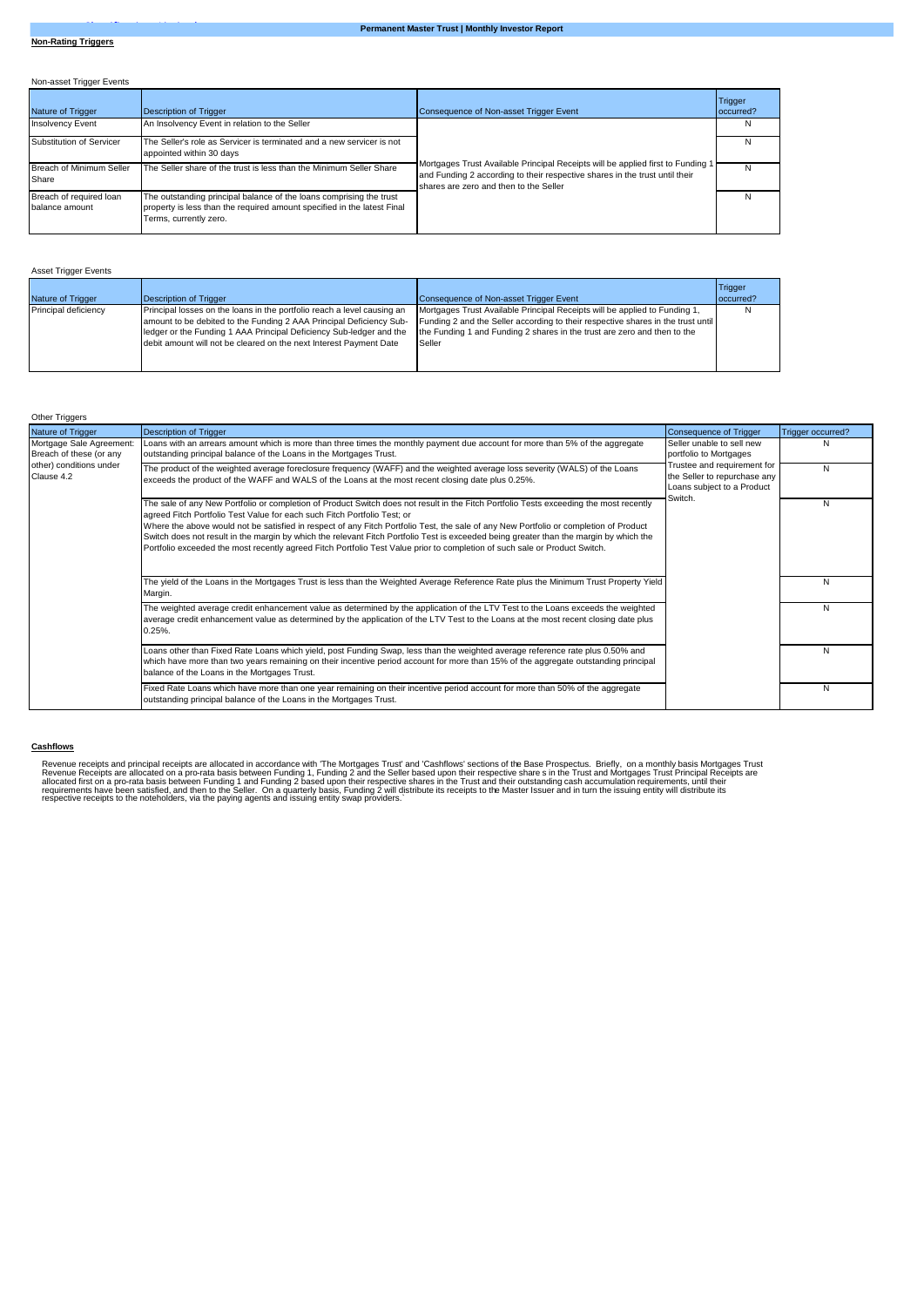## **Mortgages Trust Waterfall 5 May 2022**

Balance to the Master Issuer

**Permanent Master Trust | Monthly Investor Report** 

| Mortgages Trust Revenue Receipts                                                                 | £      | 19,299,217.78                    | Mortgages Trust Principal Receipts                 | £ | 160,633,977.36 |
|--------------------------------------------------------------------------------------------------|--------|----------------------------------|----------------------------------------------------|---|----------------|
| Distribution                                                                                     |        |                                  |                                                    |   |                |
|                                                                                                  |        |                                  |                                                    |   |                |
| Amounts due to the Servicer                                                                      | £      | 371,371.68                       | Paid to Funding 1                                  | £ |                |
| Other amounts due<br>Paid to Funding 1                                                           | £      | 3.284.13                         | Paid to Funding 2<br>Paid to the Seller            | £ | 160,633,977.36 |
| Paid to Funding 2                                                                                | £<br>£ | $\sim$                           |                                                    | £ |                |
| Paid to the Seller                                                                               | £      | 14, 181, 215. 90<br>4,743,346.07 |                                                    |   |                |
|                                                                                                  | £      | 19,299,217.78                    |                                                    | £ | 160,633,977.36 |
|                                                                                                  |        |                                  |                                                    |   |                |
| Funding 2 Waterfall 19 Apr 2022                                                                  |        |                                  |                                                    |   |                |
| Funding 2 Available Revenue Receipts                                                             |        |                                  | <b>Funding 2 Available Principal Receipts</b>      |   |                |
| All Mortgages Trust Revenue Receipts distributed                                                 | £      | 42,536,474.32                    | All Mortgages Trust Principal Receipts distributed | £ | 187,500,000.00 |
| Amounts paid by the Seller to Funding 2                                                          | £      | 66,618.55                        | Funding 2 Principal on Cash Accumulation Ledger    | £ |                |
| Interest on the Funding 2 bank accounts                                                          | £      | 179,223.70                       | Amounts to be credited to PDL                      | £ |                |
| Amounts received under the Funding 2 Swap                                                        | £      | $\sim$                           | Amounts made available from General Reserve        | £ |                |
| Amounts standing to credit General Reserve                                                       | £      | 150,000,000.00                   | Amounts made available from Liquidity Reserve      | £ |                |
| Amounts made available from Yield Reserve                                                        | £      | 661,688.94                       | Any other amount on Funding 2 Principal Ledger     | £ |                |
| Amounts made available from Liquidity Reserve                                                    | £      | ×                                |                                                    |   |                |
| Amount start-up loan not required for issue costs                                                | £      | $\sim$                           |                                                    |   |                |
| Distribution                                                                                     | £      | 193,444,005.51                   |                                                    | £ | 187,500,000.00 |
|                                                                                                  |        |                                  |                                                    |   |                |
| Trustee and Agent fees                                                                           | £      | ÷.                               | Towards replenishment General Reserve              | £ |                |
| Amounts due to the Master Issuer                                                                 | £      | 465,199.23                       | CR Liquidity Reserve Fund to required amount       | £ |                |
| Other senior fees                                                                                | £      | $\overline{\phantom{a}}$         | Towards redeeming AAA Loan Tranches                | £ | 187,500,000.00 |
| Amounts due to the Cash Manager                                                                  | £      | 405,760.27                       | Towards redeeming AA Loan Tranches                 | £ |                |
| Amounts due to the Corporate Services Provider                                                   | £      | 8,440.23                         | Towards redeeming A Loan Tranches                  | £ |                |
| Amounts payable under the Funding 2 Swap                                                         | £      | 4,726,159.23                     | Towards redeeming BBB Loan Tranches                | £ |                |
| Interest on AAA non-Yield Reserve Loan Tranches                                                  | £      | 16,806,952.04                    | CR Cash Accumulation Ledger                        | £ |                |
| Towards Yield Reserve Primary Loan Interest Amt                                                  | £      | $\sim$                           | CR Funding 2 Principal Ledger                      | £ |                |
| Interest on AA non-Yield Reserve Loan Tranches                                                   | £      | 1,570,497.95                     |                                                    |   |                |
| Towards Yield Reserve Primary Loan Interest Amt<br>Interest on A non-Yield Reserve Loan Tranches | £      | $\sim$                           |                                                    |   |                |
| Towards Yield Reserve Primary Loan Interest Amt                                                  | £      | 1,415,299.32<br>$\sim$           |                                                    |   |                |
| Interest on BBB non-Yield Reserve Loan Tranches                                                  | £<br>£ | 2,262,347.26                     |                                                    |   |                |
| Towards Yield Reserve Primary Loan Interest Amt                                                  | £      |                                  |                                                    |   |                |
| CR to General Reserve Fund to required amount                                                    | £      | 150,000,000.00                   |                                                    |   |                |
| Towards a credit to the Z Loan PDL                                                               | £      | $\sim$                           |                                                    |   |                |
| Interest on Z Loans                                                                              | £      | 1,648,221.92                     |                                                    |   |                |
| Other amounts due to Master Issuer                                                               | £      | 2,205.51                         |                                                    |   |                |
| Payment to Funding 2 in respect of profit                                                        | £      | 19,344.40                        |                                                    |   |                |
| Amounts due under the Start-up Loans                                                             | £      |                                  |                                                    |   |                |
| Deferred Consideration to the Seller                                                             | £      | 14,113,578.15                    |                                                    |   |                |
|                                                                                                  | £      | 193,444,005.51                   |                                                    | £ | 187,500,000.00 |
|                                                                                                  |        |                                  |                                                    |   |                |
| Master Issuer Waterfall 19 Apr 2022                                                              |        |                                  |                                                    |   |                |
| Master Issuer Revenue Receipts                                                                   |        |                                  | Master Issuer Principal Receipts                   |   |                |
| Interest received in respect of Loan Tranches                                                    | £      | 22,055,096.57                    | Principal repaid by Funding 2 per Master ICL       | £ | 187,500,000.00 |
| Fees received under Master Intercompany Loan                                                     | £      | 467,404.74                       |                                                    |   |                |
| Interest on the Master Issuer bank accounts                                                      | £      | 163.92                           |                                                    |   |                |
| Any other net income                                                                             | £      |                                  |                                                    |   |                |
|                                                                                                  | £      | 22,522,665.23                    |                                                    | £ | 187,500,000.00 |
| Distribution                                                                                     |        |                                  |                                                    |   |                |
| Trustee and Agent fees                                                                           | £      | 20,530.47                        | Amounts due to swap providers re Class A Notes     | £ |                |
| Other senior fees                                                                                | £      | 38,908.49                        | Principal due on Class A Notes                     | £ | 187,500,000.00 |
| Amounts due to the Cash Manager                                                                  | £      | 405,760.27                       | Amounts due to swap providers re Class B Notes     | £ |                |
| Amounts due to the Corporate Services Provider                                                   | £      | $\sim$                           | Principal due on Class B Notes                     | £ |                |
| Amounts due to swap providers re Class A Notes                                                   | £      |                                  | Amounts due to swap providers re Class M Notes     | £ |                |
| Interest due on Class A Notes                                                                    | £      | 16,806,952.04                    | Principal due on Class M Notes                     | £ |                |
| Amounts due to swap providers re Class B Notes                                                   | £      | ×                                | Amounts due to swap providers re Class C Notes     | £ |                |
| Interest due on Class B Notes                                                                    | £      | 1,570,497.95                     | Principal due on Class C Notes                     | £ |                |
| Amounts due to swap providers re Class M Notes                                                   | £      |                                  |                                                    |   |                |
| Interest due on Class M Notes                                                                    | £      | 1,415,299.32                     |                                                    |   |                |
| Amounts due to swap providers re Class C Notes                                                   | £      | $\sim$                           |                                                    |   |                |
| Interest due on Class C Notes                                                                    | £      | 2,262,347.26                     |                                                    |   |                |

£ 22,522,665.23 £ 2,369.43

£ 187,500,000.00